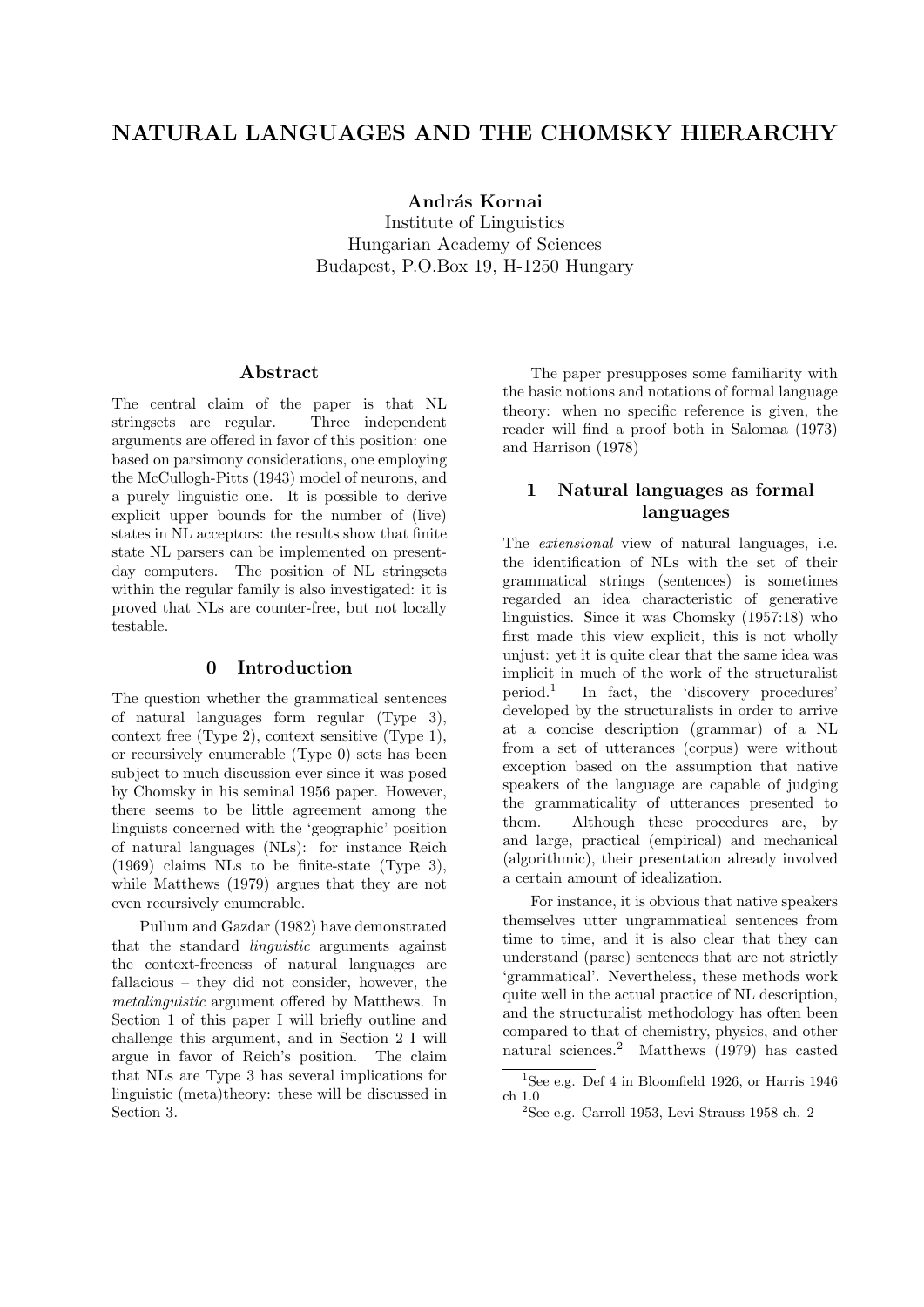doubts on the fundamental assumption of these procedures: he claims that native speakers are in fact unable to judge the grammaticality of material presented to them. The relevant part of his argumentation is reproduced below:

"Consider (1) and (2). If native speakers instantiate

(1) the canoe floated down the river sank

(2) the editor authors the newspaper hired liked laughed

an effective procedure in their classification of sentences, then presumably the classification of (1) and (2) should not depend on their position in a list of test sentences that also includes sentences similar to  $(3)$  and  $(4)$ .

(3) the man (that was) thrown down the stairs died

(4) the editor (whom) the authors the newspaper hired liked laughed

but in fact it does. (1) and (2) will typically be classified as ungrammatical if they precede sentences similar to (3) and (4), but grammatical if they follow them. Such cases are quite common." (p 212)

Moreover, "there is considerable empirical evidence to suggest that native speakers employ a battery of heuristic strategies when parsing and classifying sentences. Their reliance on such strategies does not preclude their having available to them an effective procedure for deciding membership in their language; however, in the absence of empirical evidence for such a procedure, we are certainly not required to postulate its existence." (p 213)

From this, Matthews concludes that Putnam (1961) was not justified in appealing to Church's thesis in order to show that NLs are recursive: for if native speakers have no effective procedure for deciding membership in the set of grammatical sentences, then there is no guarantee that such procedure exists. But is it really the case that the "battery of heuristic procedures" employed by native speakers falls outside the scope of Church's thesis? Well- confirmed natural  $\text{laws}^3$  are usually taken to be universally valid  $-$  it is unclear why should Church's thesis be an exception to this, and Matthews offers no evidence to corroborate his views on this point.

Putnam's original argument derives its

strength from Church's thesis. If NLs are not Type 0, then the heuristic strategies of native speakers will be instances of precisely that sort of procedures that Church's thesis predicts not to exist: on the one hand, they are 'intuitively effective', and on the other hand, they are not Turing computable.

The phenomenon observed by Matthews, namely that native speakers can be coaxed into accepting (or rejecting) sentences has little to do with the recursiveness of the battery of heuristics they employ: rather, it calls the extensional view of language in question. The problem is a methodological one: if NLs are defined to be sets of grammatical sentences, how can one test potential elements for membership? This problem becomes particularly acute in borderline cases (such as (1-4) above), and for the linguist who wants to check the predictions of his grammar it matters but little that such dubious sentences are (statistically) infrequent.

The easiest way to solve this problem is to give up the assumption that grammaticality is a yes/no question: 'degrees of grammaticalness' can be introduced (see e.g. Chomsky 1961) and NLs can be treated as graded (or even fuzzy) sets. This approach, however, can only be applied in the study of idiolects (languages of individual speakers), because there is no way to arrive at a graded set that will reflect the sum of individual opinions in a reasonably faithful manner.

Suppose, for instance, that we have three speakers, X, Y, and Z, and each of them classifies the sentences  $a, b$ , and c consistently (that is, if he prefers  $a$  to  $b$  and  $b$  to  $c$ , then he prefers  $a$  to c, etc.). Now, if for speaker X  $a > b > c$ , for Y  $b > c > a$ , and for  $Z c > a > b$ , then the majority prefers  $a$  to  $b$ ,  $b$  to  $c$ , and  $c$  to  $a$ ; in other words, the 'general opinion' is inconsistent (non-transitive). The "possibility theorem" of Arrow (1950) makes it clear that the example is typical: under very general conditions, there is simply no way to aggregate graded sets in such a manner that the (partial) orderings imposed by the individual gradations are preserved. Therefore, the 'degrees of grammaticalness' approach must be relegated to the study of idiolects in any case – most linguists, however, reject it entirely (see Newmeyer 1980 ch. 5.5.2, 5.7.1).

Yes/no grammaticality judgments, on the other hand, show remarkably little variation from speaker to speaker in any given speech community, and it is this intrasubjective testability

<sup>3</sup>For independent motivation of Church's thesis, see e.g. Rogers 1967: ch. 1.7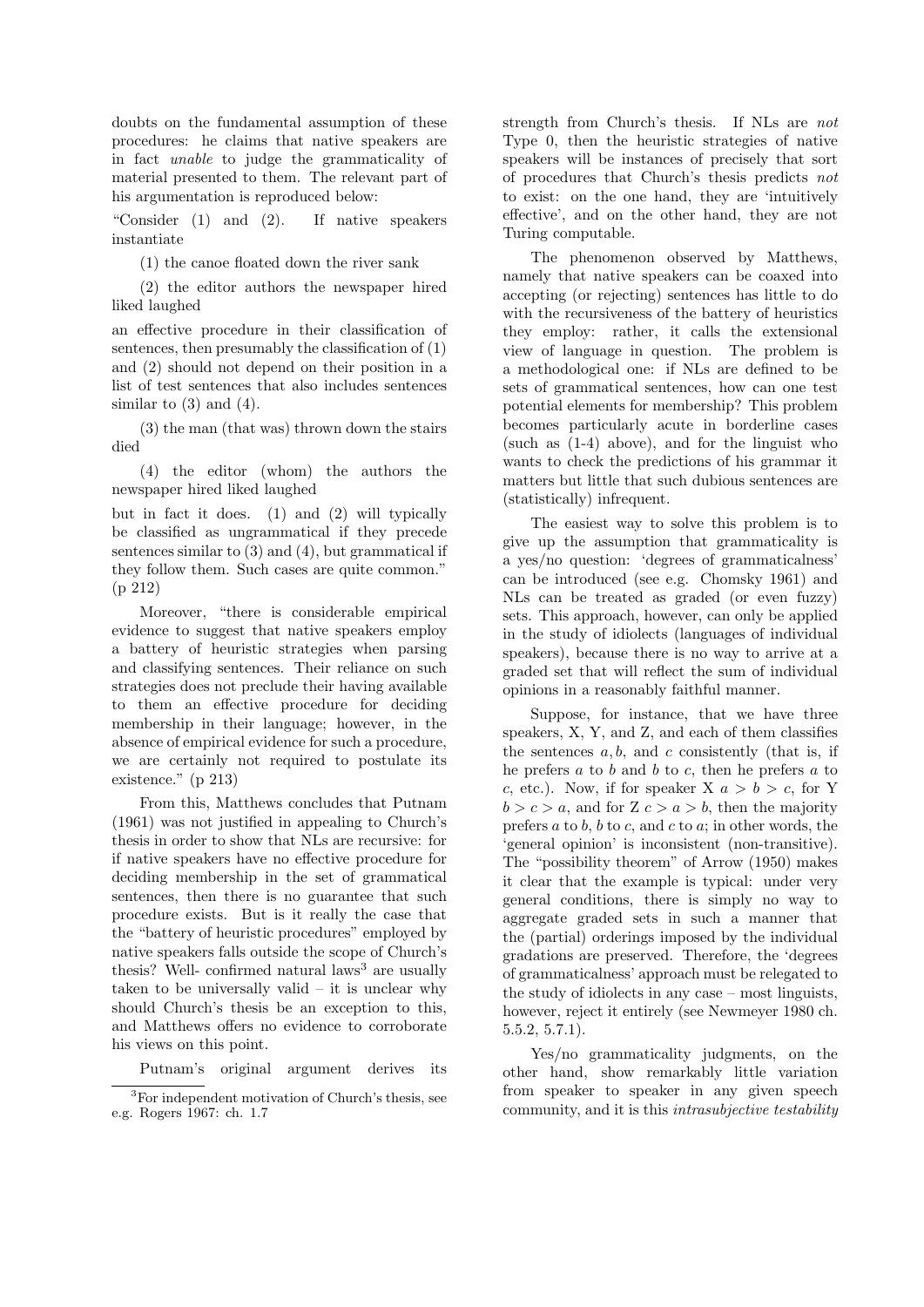(cf. Itkonen 1981) that justifies the empirical study of 'dialects' and even 'languages'. But if Matthews is right, and native speakers are unable to "classify any sentence over the vocabulary of their language consistently as either grammatical or ungrammatical" (p 211), then intrasubjective testability will be impossible to achieve. The question is: what makes the native speaker inconsistent? In Matthews' example, there can be little doubt that the cause of the inconsistency is the test situation: the speaker's linguistic intuition is not the same before and after reading sentences  $(3-4).$ 

This source of inconsistency can be eliminated fairly easily: if the sentences are presented in a random manner (preferably, with "filler" sentences among them), then no "cues provided by the context of classification" (p 213) will be present. Naturally, linguistically relevant experiments will have to control many other factors (see e.g. Greenbaum and Quirk 1970), but as we shall see, there is no need to discuss these individually.

From the point of intrasubjective testability, it can be safely said that well-designed experiments usually provide highly consistent data (even in the case of borderline sentences), and the extensional view of NLs can be maintained on an empirical basis as well. The actual sets designated as NLs will, at least to a certain extent, depend on the choice of experimental technique, but any fixed experimental method can be thought of as an algorithm for deciding questions of membership with the aid of a human oracle.<sup>4</sup>

Since the existing experimental methods can be replaced by (interactive) computer-programs, the question boils down to this: is a Turing machine with a human oracle more powerful than one with a Turing machine oracle? By Church's thesis, the answer is negative, and as Turing machines with recursive oracles are no more powerful than Turing machines without oracle (see e.g. Rogers 1967 ch. 9.4), NLs must be recursive.

Notice, that this line of reasoning is independent of the particular choice of experimental technique, or what is the same, of the precise definition of NLs. This is a consequence of the fact that the experimental methods used in empirical sciences (including linguistics) hardly merit this name unless they are well-defined and 'mechanical' to such an extent that their algorithmization poses no real problems. (For instance, the procedure outlined above does not make crucial reference to random sequences: the 'randomization' of test-sentences can be carried out with the aid of pseudorandom sequences generated by Turing machine.) This is not to say that introspective evidence or intuition plays no role in linguistics (or in general, in the development of science) – but questions concerning the position of natural languages in the Chomsky hierarchy can hardly be meaningful unless we have some definition of NLs (i.e. some experimental method to test membership) to work with.

# 2 The regularity of natural languages

Finite state NL models were first developed by Hockett (1955). Although Chomsky (1957 ch 3.1) attempted to demonstrate the inadequacy of such models, several linguists<sup>5</sup> advocated their use, and the stratificational school of linguistics (Lamb 1966) persists in employing a formalism which is, in essence, equivalent to finite automata (cf. Table 1 of Borgida 1983).

As Reich (1969) has pointed out, Chomsky's demonstration is based on the assumption that NLs are self-embedding to an arbitrary degree. This means, that the sentences  $(1-2)$  and  $(5-6)$ must be equally grammatical:

(5) the boss editor authors the newspaper hired liked hates laughed

(6) the committee boss editor authors the newspaper hired liked hates chairs agreed

The experiments (Miller and Isard 1964, Marks 1968), however, do not support this conclusion: native speakers of English react to (5-6) and (7-8) the same way<sup>6</sup>

(7) the boss editor authors the newspaper hired liked hates laughed cursed

(8) the secretary committee boss editor authors the newspaper hired liked hates chairs agreed

Since (7-8) are ungrammatical in any grammar of English, Chomsky's original demonstration is far from convincing, and the question whether NLs

<sup>4</sup>For the definition of oracles, see e.g. Rogers 1967 ch. 9

<sup>5</sup>Especially the ones working with computers. See e.g. Marcus 1964, Church 1980

 ${}^{6}$ Chomsky (1963) regards (5-6) grammatical (but unacceptable) and (7-8) ungrammatical: for the methodological implications of this position see Greene (1972).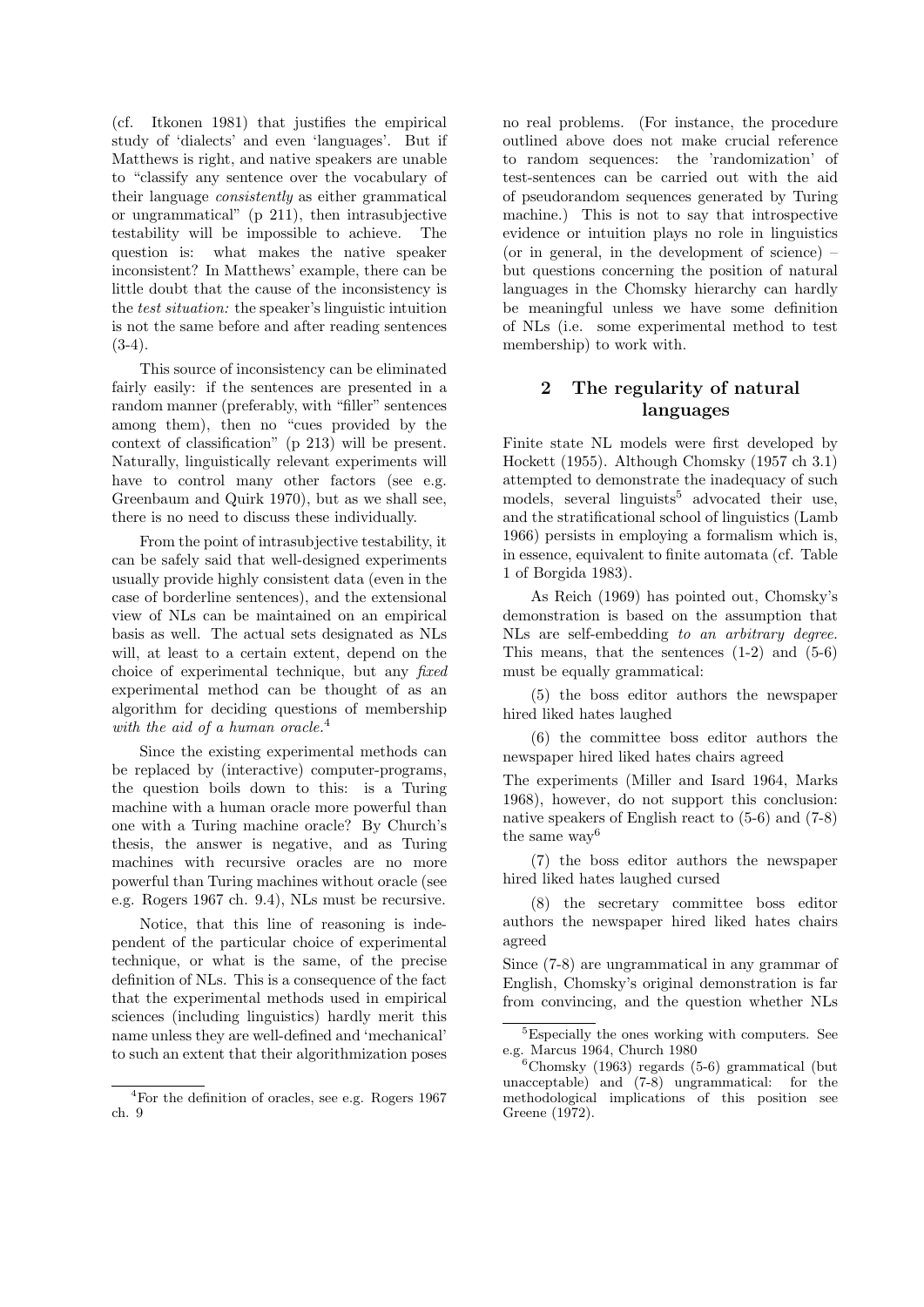are Type 3 is still open.

In fact, the only way to show that NLs are not finite is to exhibit some infinite sequence of grammatical sentences: fortunately, the pattern exemplified in (1-6) is not necessary for this. Coordinated constructions as in

- (9) I have seen Tom
- (10) I have seen Tom and Dick
- (11) I have seen Tom, Dick and Harry

can be as long as we wish: the grammaticality of such sentences is independent of the number of conjuncts. Similar (right- and left-recursive) patterns can be found in any NL, but all of these can be described by regular expressions. Therefore, if grammars do not have to account for iterated self-embeddings, the principle of scientific parsimony will point to the minimal language family accommodating every possible finite NL corpus and their regular extensions. From this perspective, the Type-3 family is more than sufficient: since it contains every finite language and is closed under regular operations, it provides a generous upper bound for the family of NLs.

A more direct argument can be based on the biological make-up of the human brain: as individual neurons can be modeled by finite automata (McCulloch -Pitts 1943), and a finite three-dimensional array of such automata can be substituted by one finite automaton (see Kleene 1956), NLs must be regular. Although finite state models of NLs usually do not claim "neurological reality" (see ch 3.2 of Sullivan 1980), the above reasoning gives us an upper bound on the complexity of finite automata necessary to describe NLs: since the relevant part of the brain contains no more than  $10^8$  cells, and one cell has cca.  $10^2 - 10^3$  states, non-deterministic automata with  $10^{10^9}$  states will be sufficient.

Since the neurological organization of the human brain is unlikely to parallel the actual organization of the (internalized) grammar of native speakers, it is not surprising that the application of linguistic methods gives a much sharper upper bound: as we shall see, finite deterministic NL acceptors need not have more than  $10^{16}$  states. This estimation can be derived from the investigation of the syntactic monoids defined by NLs. (For the definition of syntactic monoids, see McNaughton–Papert 1968, and for a systematic exposition, see ch 3.10 of Eilenberg 1974.)

Elements of the syntactic monoid correspond to the distributional classes of structuralist linguistics: two strings will belong to the same class if and only if they have the same distribution, i.e. iff they can be substituted for each other in any sentence of the language in question. The distributional classes formed by strings of length one will be the elements of the terminal alphabet; but it should be kept in mind that these function as preterminals inasmuch as each of them stands for a (not necessarily finite) class of elements. In a morpheme-based approach, terminals are called morpheme classes: these can be set up by the procedure outlined in ch 15 of Harris (1951).

In a word-based approach, that is, if we take words to be the ultimate syntactic constituents, the terminals will be called lexical (sub)categories: in either  $case<sup>7</sup>$ , the number of terminals is clearly finite. There are no more than 20 lexical categories; and in any given NL there are less than 300 morpheme classes. However, fully formed words with different inflexional affixes will belong to different distributional classes, and if we want to maintain the regularity of lexical insertion, lexical entries (e.g. verbs or verb stems) with different subcategorization frames will fall in different subclasses. Traditional accounts of lexical (sub)categorization also allow for overlapping classes (in cases of homonimy). For the sake of simplicity, I will take the Boolean atoms of such systems as basic: this way, elements like 'run' or 'divorce' will be neither nouns nor verbs but will be listed under a separate category for 'noun-verbs'.

But even if we take all these factors into account, it can be safely said that the number of morpheme classes does not exceed  $10^3$  and the number of lexical subcategories does not exceed  $10^4$  in any given NL. In other words, it is possible to select for any given NL a 'core vocabulary' (or morpheme list) of  $10^4(10^3)$ elements in such a manner that every word (morpheme) not appearing in the list will be distributionally equivalent to one already on it. This means that the number of states that can be reached in one step from a given state of a finite state NL acceptor cannot exceed  $10^4$  and conversely, any given state can be reached from at most  $10^4$  states in one step.

The states of finite automata are in one-

<sup>7</sup>Present-day syntacticians seem to favor the latter approach: for discussion see Robins (1959), Chomsky (1970), Lieber (1981).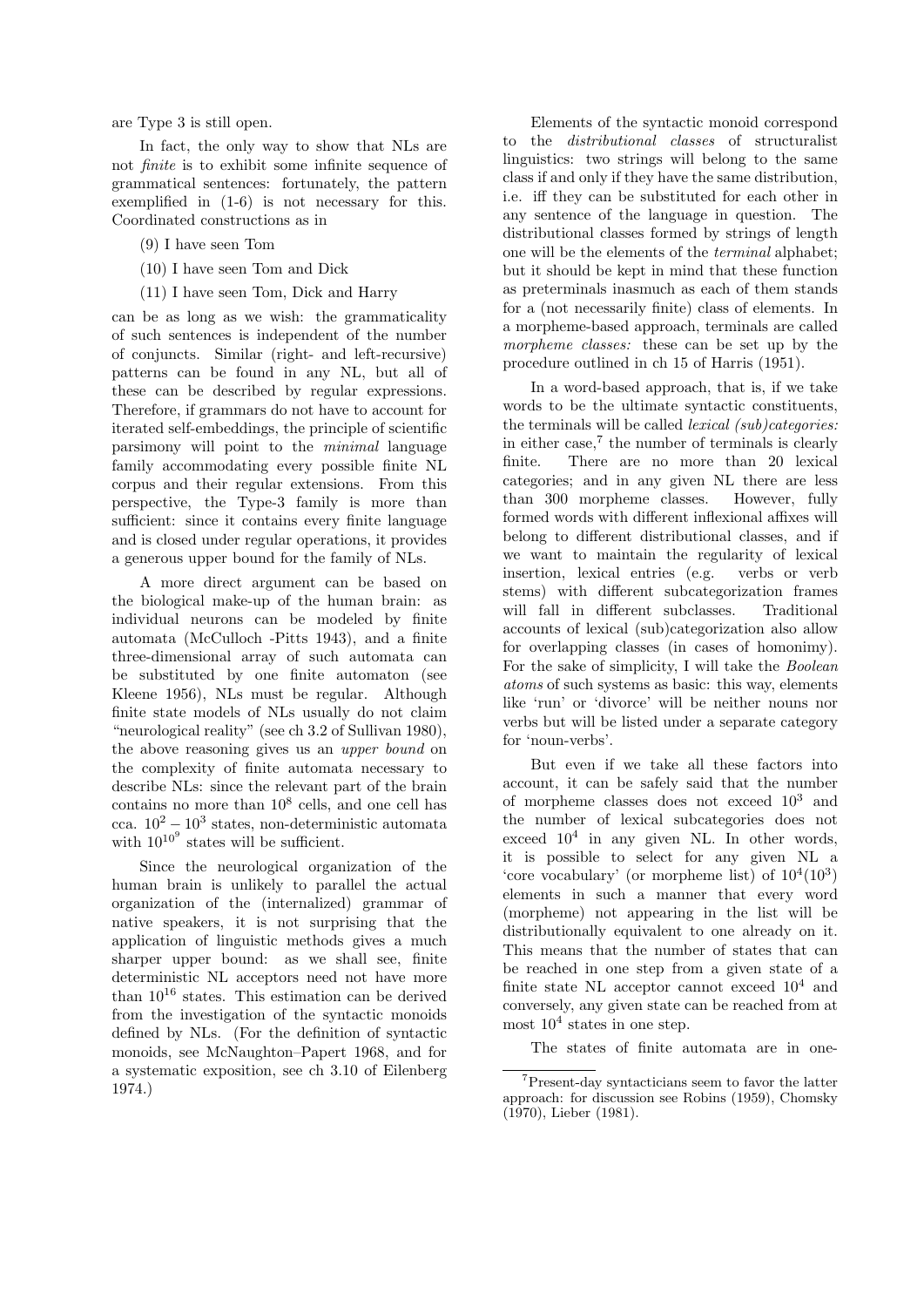to-one correspondence with the classes of rightdistribution: two strings over the terminal vocabulary will take the (minimal) automaton to the same state iff they can be substituted for each other in every right-side environment. As a special case, it should be mentioned that those strings that do not appear as initial parts of grammatical sentences will give only one state in the automaton: these, therefore, can be disregarded. The remaining strings (i.e. the ones that can be finished grammatically) have a property peculiar to NLs: they can always be finished with at most four words (or twelve morphemes).<sup>8</sup> This means that the final state<sup>9</sup> of NL acceptors can be reached from every live state in at most four (twelve) steps. Therefore, the number of live states is at most  $10^{16}(10^{36})$ .

## 3 Consequences

It should be emphasized that the above estimation is still very generous: a systematic study of sentence endings is highly unlikely to reveal more than  $10^5$  different patterns in any given NL, and the proper order of magnitude seems to be 10<sup>4</sup> . If the automaton has to account for the morphology of the language as well,  $10^6 - 10^7$ states will be necessary – this is, perhaps, outside the capabilities of present-day computers. In any case, finite automata can be implemented on any theoretical (or actual) model of serial computation like Turing machines, random access machines, etc. to accept languages in linear time.

Although native speakers understand grammatical sentences in real time, their performance as NL acceptor is somewhat hindered by the fact that the heuristic algorithm they use is not adopted to ungrammatical strings: usually they spend some (limited) time with deliberation, and sometimes they want to hear the input string a second time. But even in this (worst) case recognition happens in linear time, and in this respect at least, finite automata constitute realistic models of native speakers.

The importance of this fact for linguistic metatheory should not be underestimated: those frameworks (like transformational grammar, see Rounds 1975) that generate languages with exponential (polynomial) recognition complexity make the prediction that there are problems which can be solved both by humans and Turing machines in a measured time, with humans showing an exponential (polynomial) gain over machines in the long run. For instance, Lexical-Functional Grammar (see Bresnan 1983) makes the claim that humans can solve certain NP-hard problems in linear time (cf. Berwick 1982), and this is not very likely. On the other hand, those frameworks (like Generalised Phrase-Structure Grammar, see Gazdar 1982) that generate only languages of polynomial time complexity might have some psychological reality; at least there is nothing in present-day complexity theory that precludes the possibility of one implementation (e.g. multi-tape Turing machines, or, for that matter, the brain) gaining a small polynomial factor over another one (e.g. single-tape Turing machines).

Another advantage of Type 3 NL models is that they make the problem of language acquisition solvable, at least theoretically. It is well known that no algorithm can decide whether a context-free grammar generates a given context-free language: therefore, if every (infinite) context-free language is a possible NL, Church's thesis will make it impossible for the child to acquire one, not even in case they have access to an oracle (say, the parents) that tells them whether a string belongs to the language or not. Therefore, it is sometimes supposed that the primary linguistic data accessible during language acquisition contains not only strings, but the associated tree-structures as well. But if NLs are regular, the problem is solvable without recourse to this rather strange assumption: given an upper bound on the number of states in the canonical automaton generating the language, it is possible to reconstruct the automaton in a finite number of queries (Moore 1956). Since the number of queries is at least  $10^{12}$  even if the child has access to a 'representative sample' of  $10^4$  sentences that reaches every live state in the automaton (see Angluin 1981), and it is impossible to make more than 10<sup>6</sup> queries in a lifetime, NLs must form a proper subset of regular languages.

In fact, there is reason to suppose that every NL will be non-counting. Specifically, a string  $xy^4z$  will belong to some NL if and only if  $xy^5z$ is also in it. This is obvious if y is a coordinate conjunct – as certain languages differentiate between singular, dual, trial, and plural, the

<sup>8</sup>This property is a linear version of the Depth Hypothesis (Yngve 1961).

<sup>&</sup>lt;sup>9</sup>For the sake of simplicity I have supposed that sentences in embedded position are freely interchangeable, i.e. that there is only one accepting state.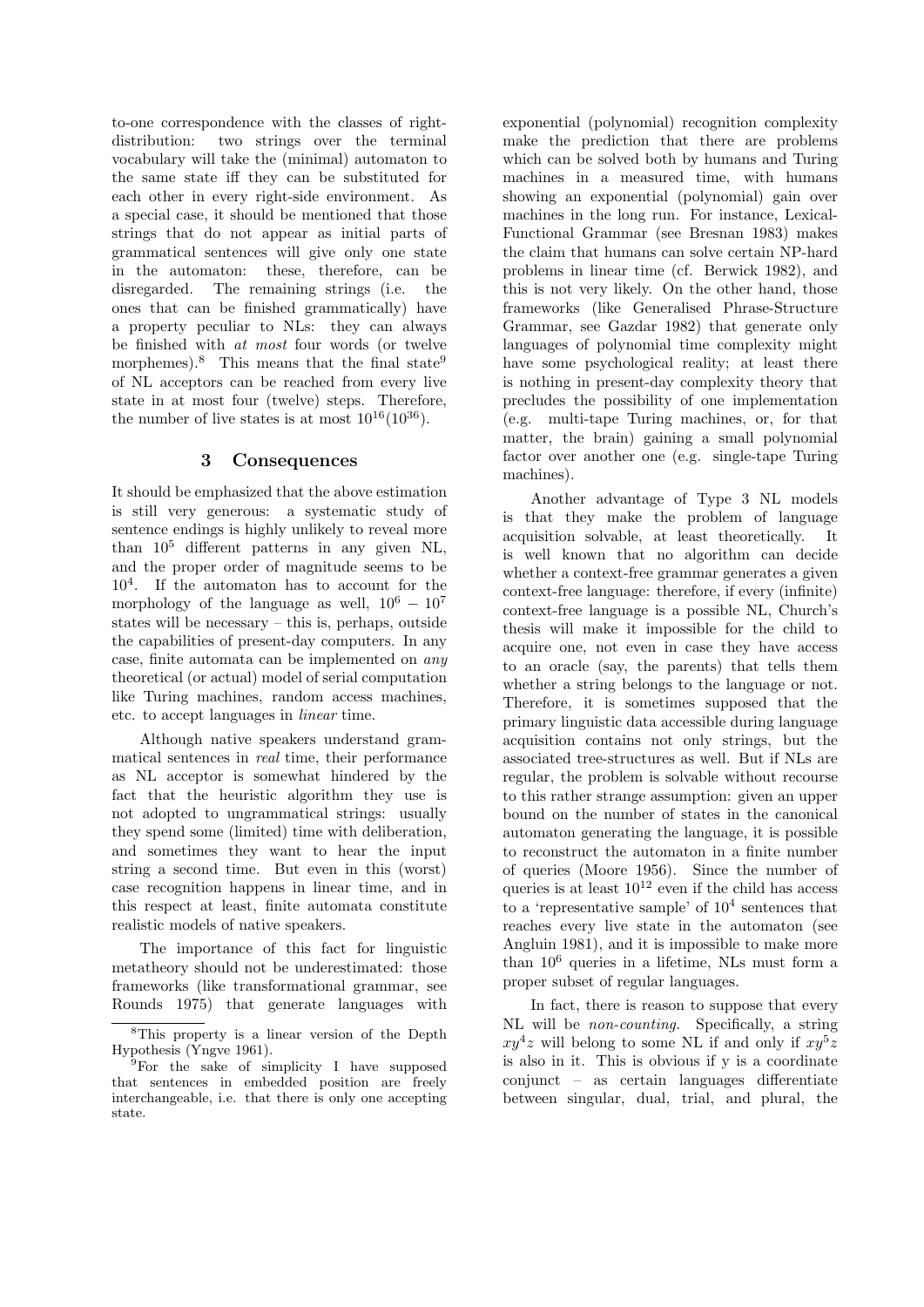number 4 cannot be reduced. If y is the repeated part of some left- or right- recursive construction (e.g. a that -clause), five copies will be just as grammatical as four copies were: the converse also seems to hold. If this characterization of NLs is true, the traditional mode of language description in 'tactical' terms is fully justified, because every non-counting language can be built up from the elements of the alphabet using only catenation and Boolean operations (McNaughton-Papert 1971). Conversely, as the traditional phonotactic, morphotactic, and syntactic descriptions of NLs used only catenation, union, intersection, and sometimes complementation (in the form of 'negative conditions'), the generative power of the Item and Arrangement model (see Hockett 1954) does not exceed that of counter-free automata.

It is also possible to develop a lower bound for the family of NLs: the phenomenon of syntactic concord over unbounded domains (which I suppose to be present in every NL) will guarantee that NLs cannot be locally testable. The following demonstration is based on a regular expression used by Pullum- Gazdar (1982): coordination (the outermost Kleene \*) has been added in order to create non-initial and non-final elements that have to agree with each other.

(12) ((Which problem did your professor say  $((she + you)$  thought)<sup>\*</sup> was unsolvable) + (Which problems did your professor say ((she + you) thought)\* were unsolvable $)$ \*

Suppose, indirectly, that English is k-testable for some fixed k, and consider the following strings:

(13) ((Which problem did your professor say (she thought you thought)k was unsolvable) (Which problems did your professor say (she thought you thought)k were unsolvable))2

(14) ((Which problem did your professor say (she thought you thought)k were unsolvable) (Which problem did your professor say (she thought you thought)k was unsolvable) (Which problems did your professor say (she thought you thought)k was unsolvable) (Which problems did your professor say (she thought you thought)k were unsolvable))

Apart from the order of the conjuncts, the only difference between (13) and (14) is that in the latter subject-predicate number agreement is violated in the first and the third conjuncts. Therefore, (14) is ungrammatical, but it has the same subwords of length k (and with the same multiplicity) as the grammatical (13). This contradicts our hypothesis that English was ktestable.

Hopefully, this special position of NLs in the Chomsky hierarchy can be utilized in streamlining the (oracle) algorithms modeling language acquisition, because such algorithms (if actually implemented) would greatly simplify the descriptive work of the linguist, and, at least to a certain extent, would finally fulfill the structuralists' promise of discovery procedure.

## Acknowledgement

I am grateful to Gerald Gazdar for his valuable criticisms of an earlier version of this article. The usual disclaimers apply.

#### References

- Angluin, D. 1981: A note on the number of queries needed to identify regular languages. Information & Control 51, 76-87
- Arrow, K. I. 1950: A difficulty in the concept of social welfare. Journal of Political Economy 58, 328- 346
- Berwick, R. C. 1982: Computational complexity and Lexocal-Functional Grammar. American Journal of Computational Linguistics 8, 97-109
- Bloomfield, L. 1926: A set of postulates for the science of language. Language 2, 153-164
- Borgida, A. T. 1983: Some formal results about stratificational grammars and their relevance to linguistics. Mathematical Systems Theory 16, 29-56
- Bresnan, J. 1983: The mental representation of grammatical relations (ed) MIT Press, Cambridge, Mass.
- Carroll, J. B. 1953: The study of language. Harvard University Press, Cambridge, Mass.
- Chomsky, N. 1957: Syntactic Structures. Mouton, The Hague Chomsky, N. 1956: Three models for the description of language. I.R.E. Transactions on Information Theory IT-2.
- Chomsky, N. 1961: Some methodological remarks on generative grammar. Word 17, 219-239
- Chomsky, N. 1963: Formal properties of grammars. In: Luce - Bush - Galanter (eds) Handbook of mathematical psychology. Wiley, New York
- Chomsky, N. 1970: Remarks on nominalization. In: Jacobs-Rosenbaum (eds): Readings in English Transformational Grammar. Ginn, Waltham, Mass.184- 221
- Church, K. 1980: On parsing strategies and closure. Proceedings of the 18th Annual Meeting of the